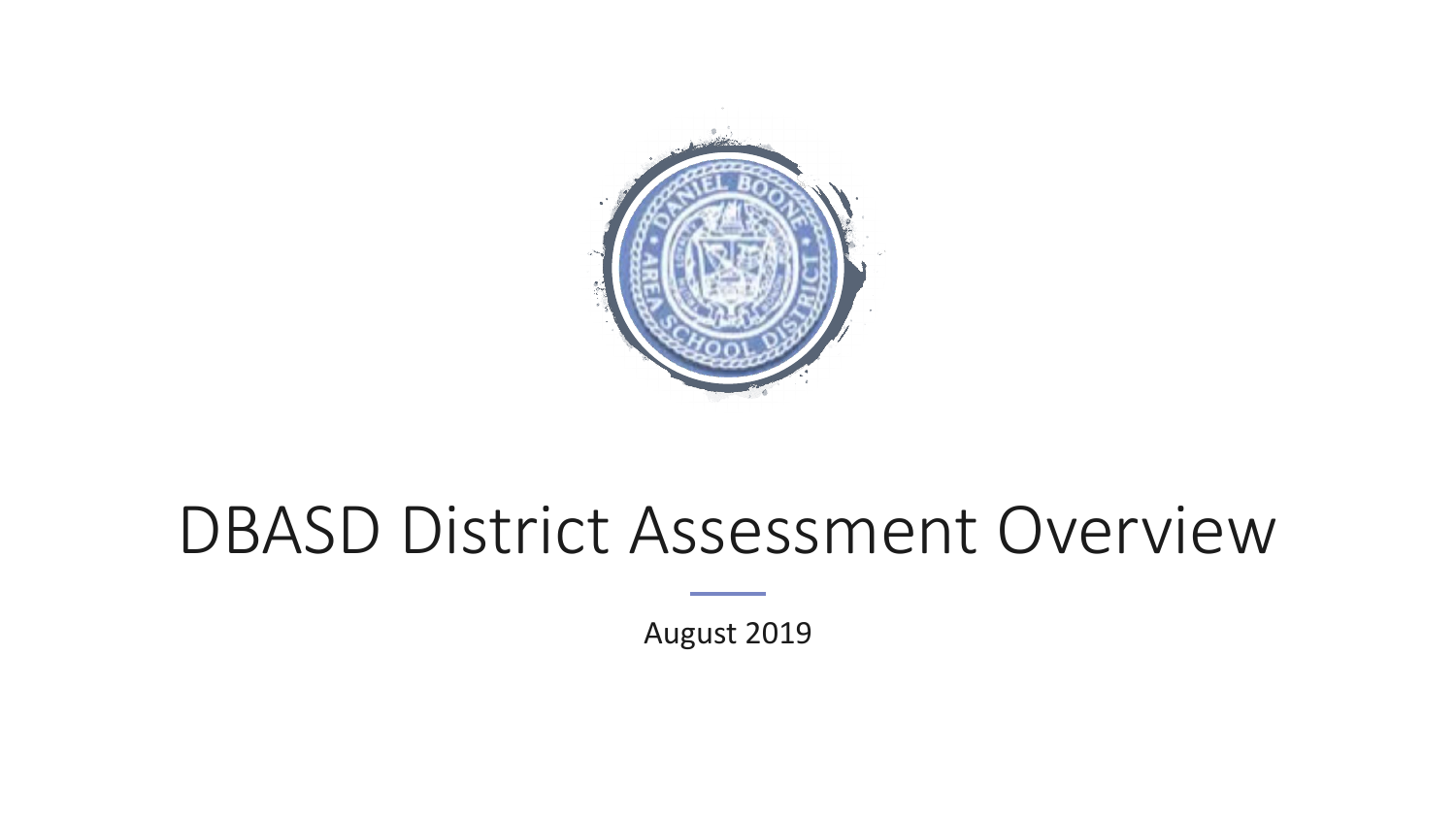### Pennsylvania System of School Assessments (PSSA's)

- State Assessments that are required include the Pennsylvania System of School Assessment (PSSA)administered to all students in grades 3,4,5,6,7 and 8.
- The assessments include Language Arts and Mathematics. In addition to Language Arts and Math, Science is also administered to students in grades 4 and 8.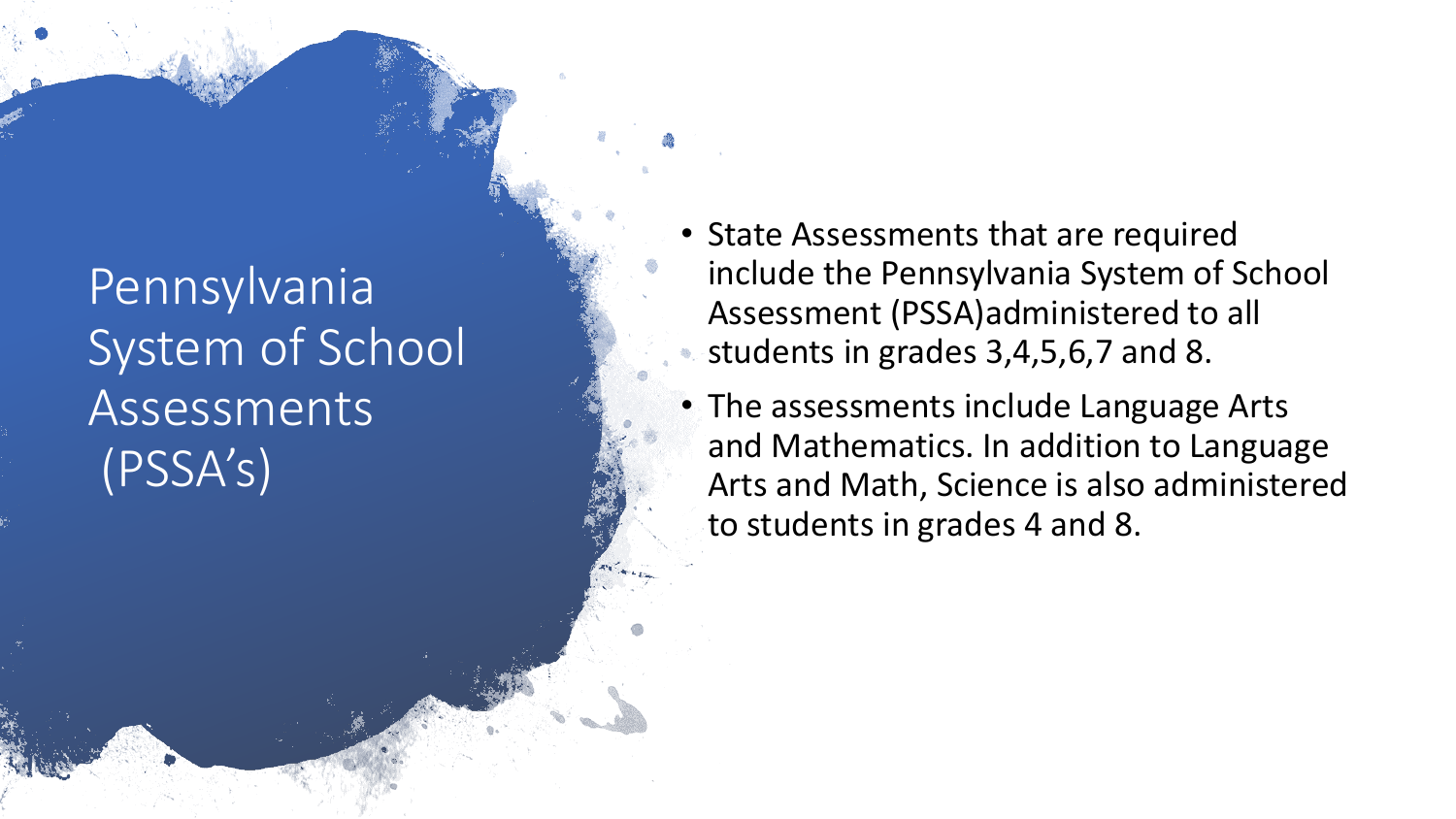# Pennsylvania Keystone Exams

• Keystone Exams are required by the Pennsylvania Department of Education in Language Arts, Algebra and Biology. Students may sit for these exams at various points of the academic year and summer.

• Act 158 of 2018, which was signed into law by Governor Tom Wolf on October 24, 2018. Act 158 allows students multiple pathways to meet graduation requirements: https://www.education.pa.gov/K-[12/Assessment%20and%20Accountability/GraduationRequirements/A](https://www.education.pa.gov/K-12/Assessment and Accountability/GraduationRequirements/Act158/Pages/default.aspx) ct158/Pages/default.aspx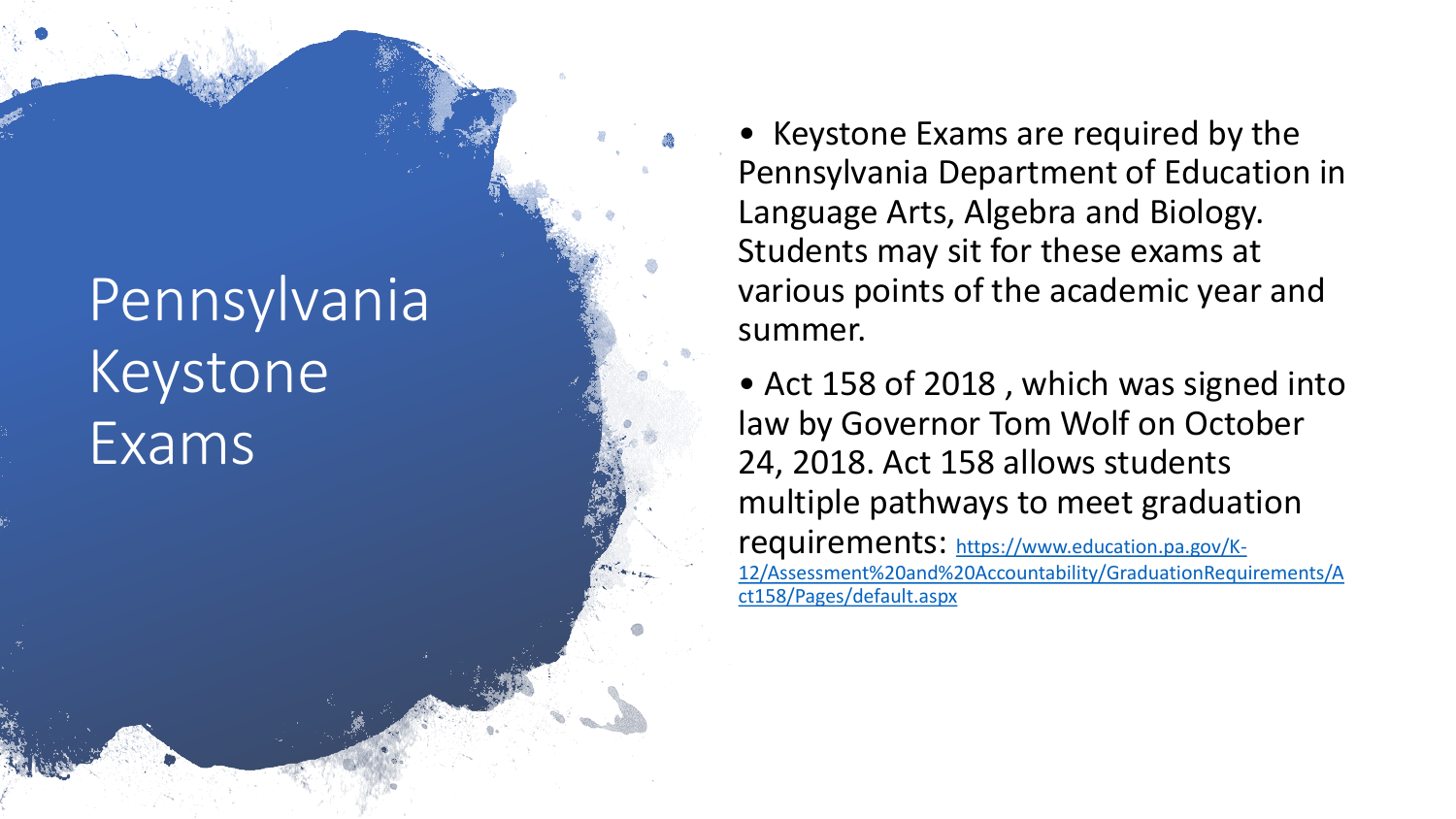## PA Consolidated Plan (ESSA)

education.pa.gov/Documents/Kes/PA%20ESSA%20Consolidat lan%20Final.pdf

- NEW FUTURE READY ASSESSMENT REQUIREMENTS
- On-Track Measures in Grade 3 Reading and Grade 7 Mathematics
- Career Readiness indicators (2 per year beginning in grade 3)

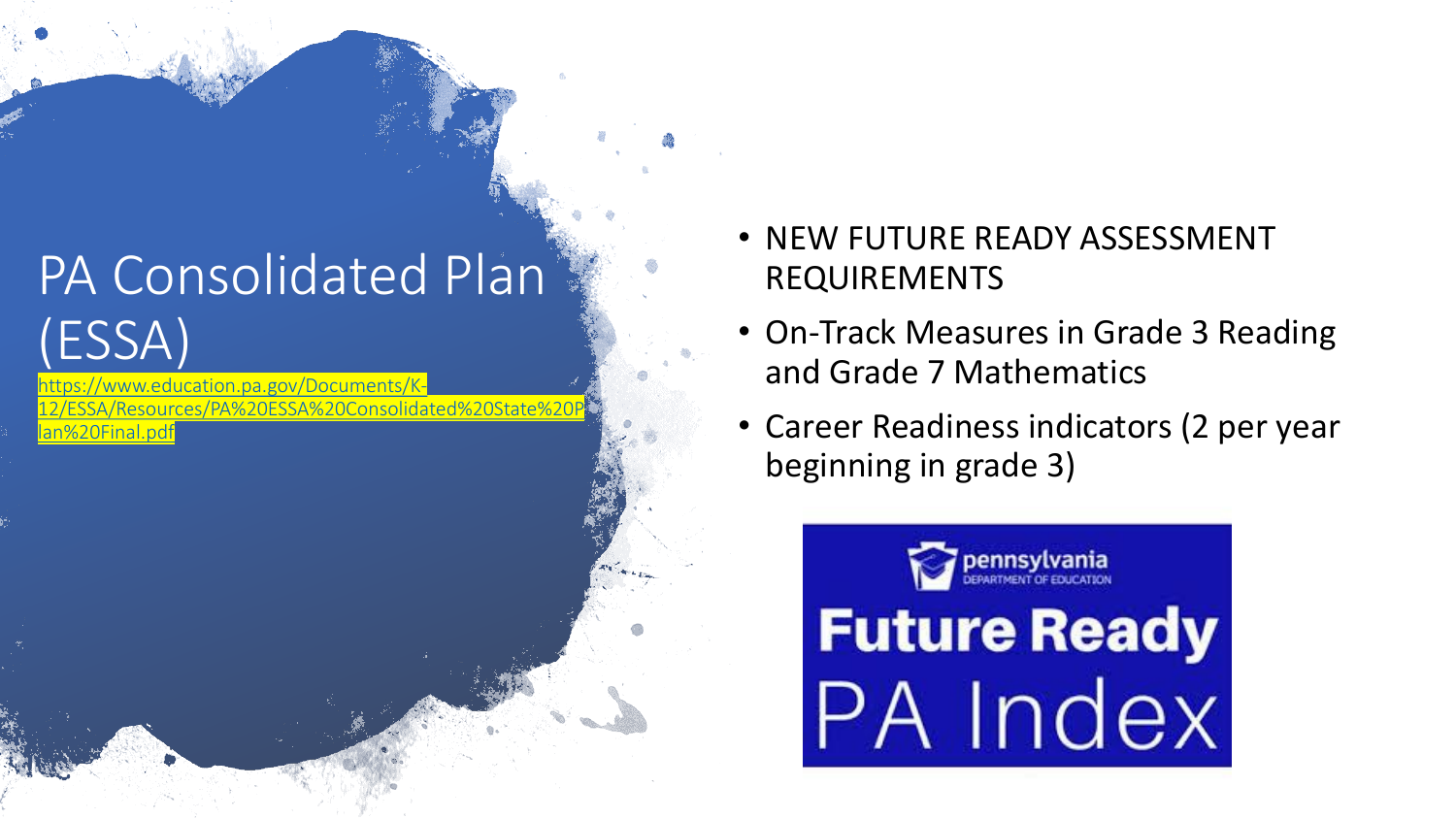

- Pennsylvania Alternative System of Assessment
- Designed for students with the most significant cognitive disabilities
- Administered to students individually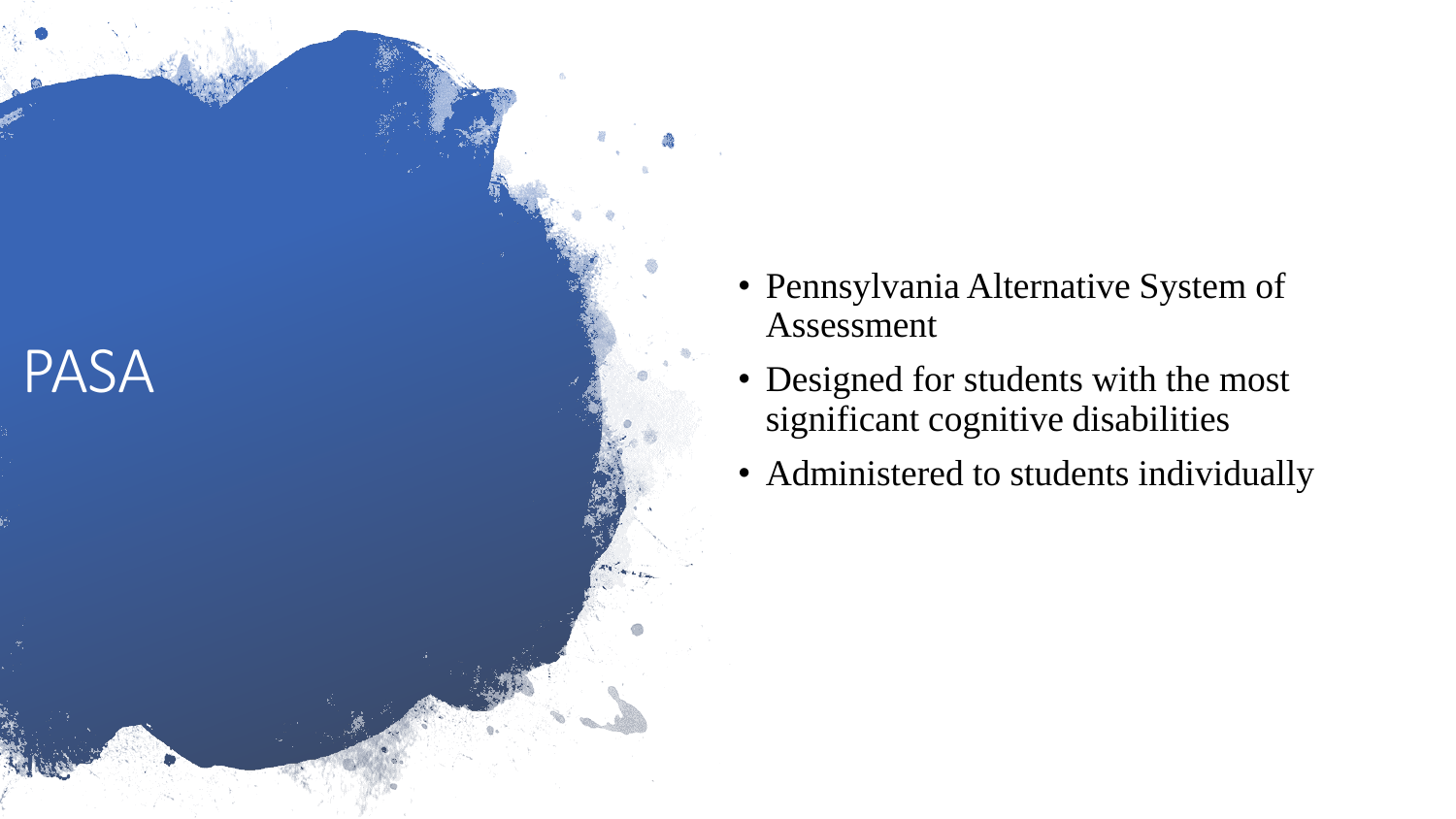## English Language Development **Assessments**

- Upon entry, some students are screened using the:
	- WIDA Screener assessment (grades 1 -12)

#### Or

- K -WAPT assessment (kindergarten)
- In the spring of each school year, for state accountability, all English Learners are assessed using the: WIDA ACCESS assessment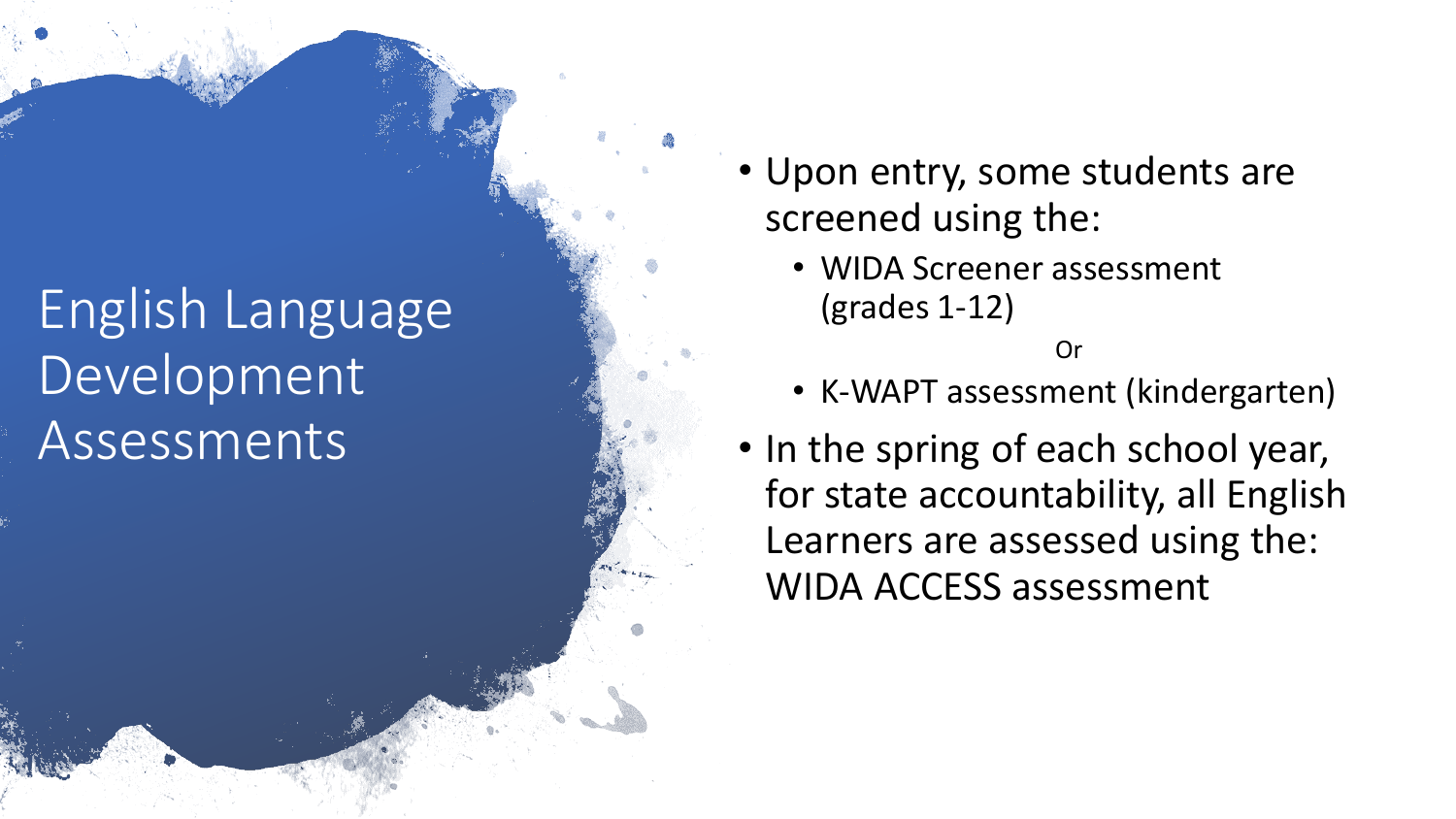## District Universal **Screening** Assessments

- Fountas & Pinnell Benchmark Assessment System and DIBELS (Elementary reading)
- Go Math End -of-Year assessments
- EdInsight(Algebra Readiness Prognosis)
- EdInsight: The OHS Core Assessment in (Math/English/Science Grades (3 -11)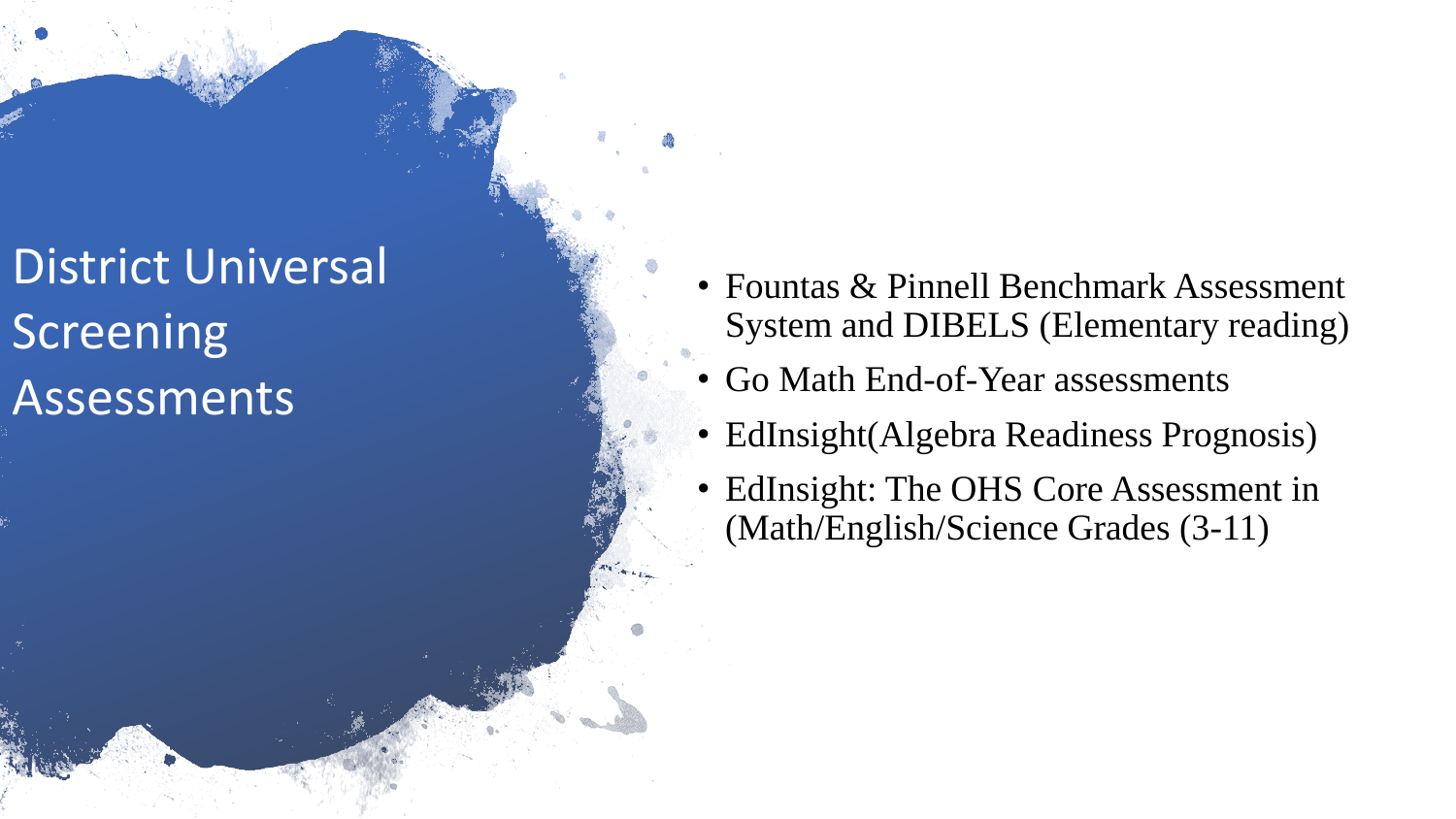## Other Assessments

• Teacher-made Common Formative Assessments (CFA's)

- Teacher-made Summative Assessments
- Other Curriculum-Based Assessments (CBA's)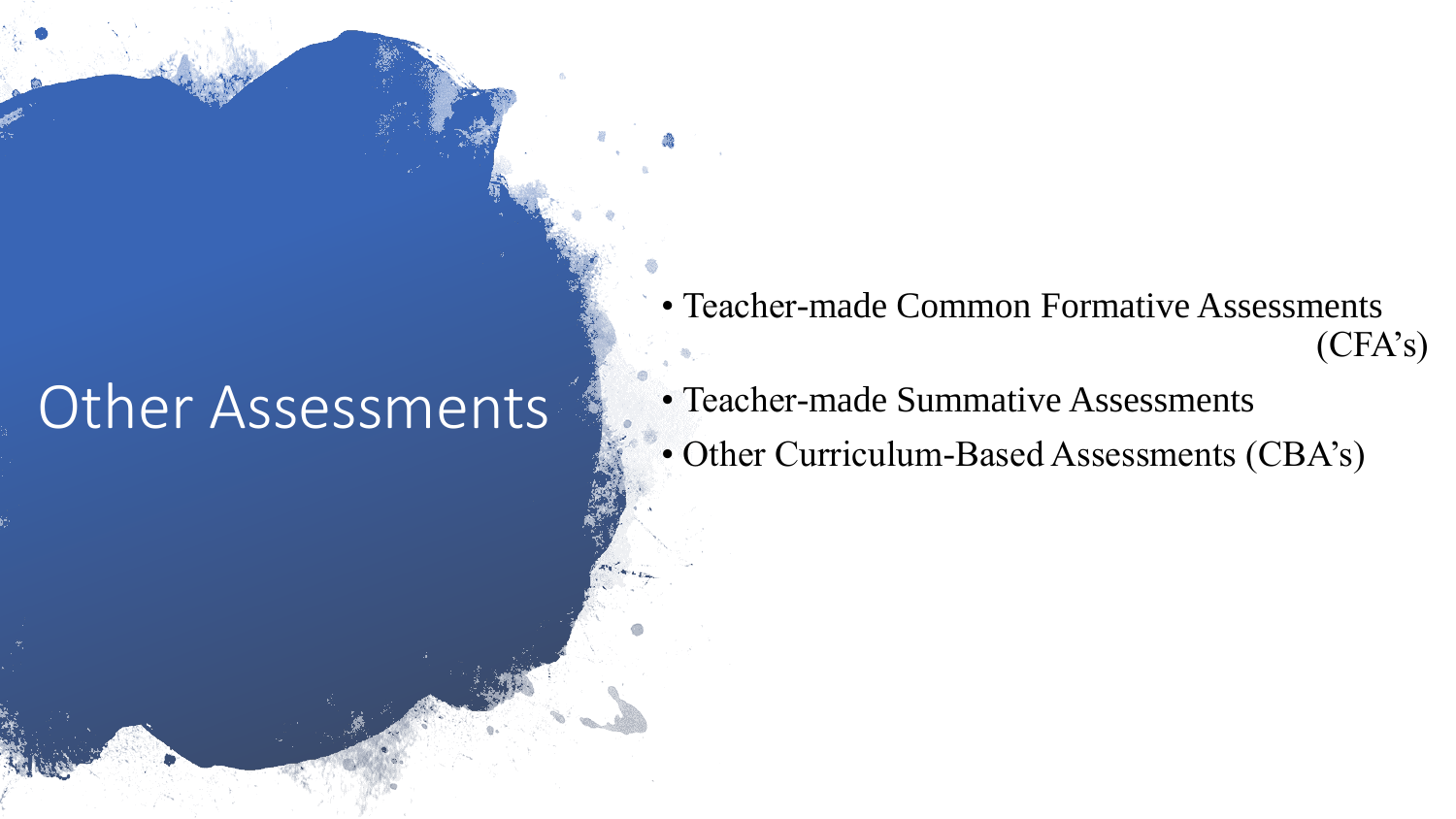# Individual Testing

Individual testing will vary from student to student base on need. Below are some common assessments that may be used:

- Wechsler series for IQ and achievement and BASC, BRIEF, Woodcock-Johnson, WIAT, DAS (Differential Ability Scales)
- Stanford-Binet IQ
- Vineland
- **Conners**
- Beery VMI
- Nepsy
- SSIS
- GARS3
- Phonological Awareness Test
- UNIT
- ADOS
- CMS

For additional insight on assessments on this page, please contact the Office of Student and Academic Services